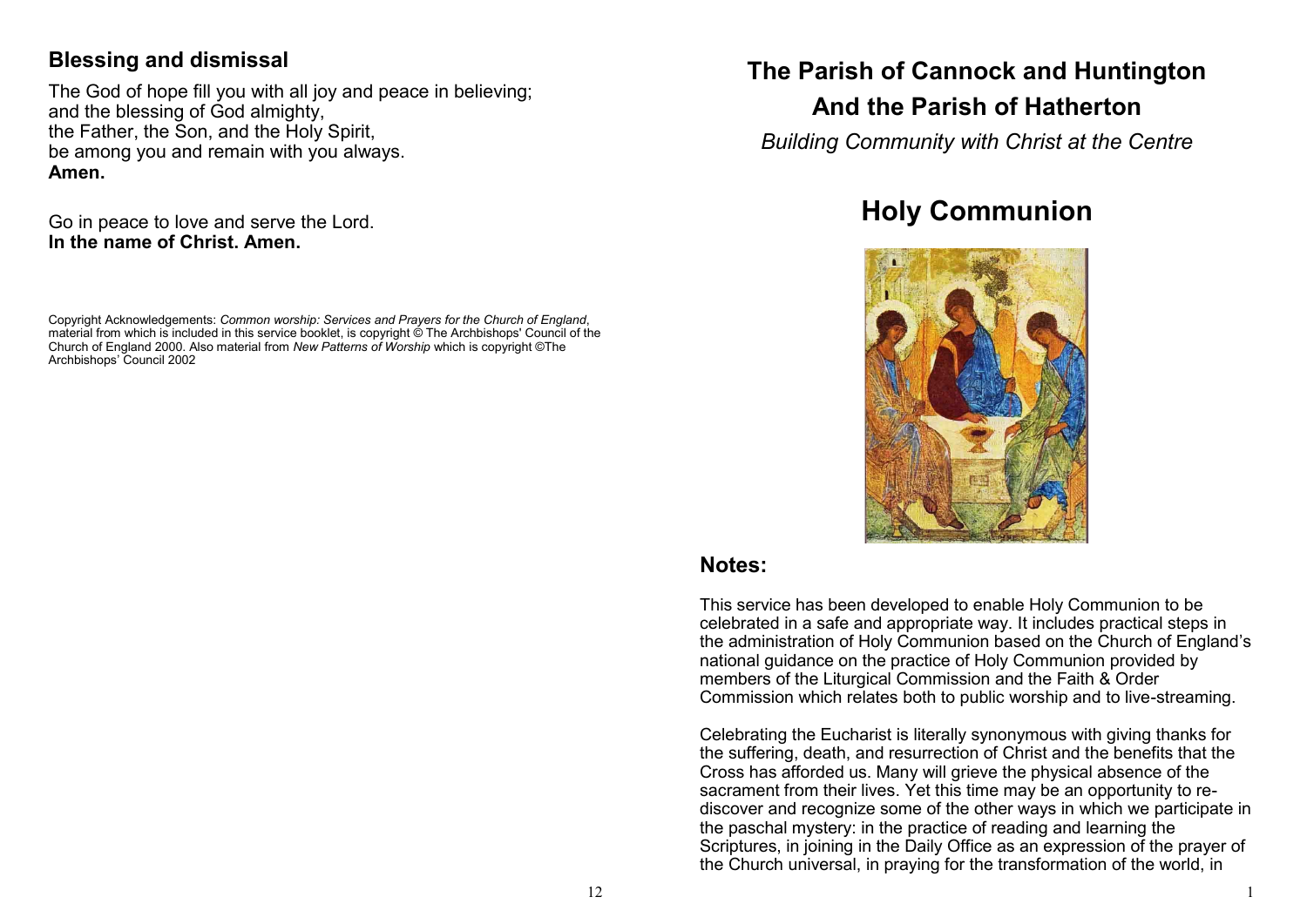living out the Great Commission Jesus gave us, and in our own lives continually dying to sin and rising to new life.

When services of Holy Communion are broadcast live those who tune in are participating in a real Eucharistic assembly. Those who participate remotely in this way, but who are unable to be present physically, can practice a form of Spiritual Communion. The term 'Spiritual Communion' has been used historically to describe the means of grace by which a person, prevented for some serious reason from sharing physically in a celebration of the Eucharist, nonetheless shares in the communion of Jesus Christ.

The Book of Common Prayer instructs us that if we offer ourselves in penitence and faith, giving thanks for the redemption won by Christ crucified, we may truly 'eat and drink the Body and Blood of our Saviour Christ', although we cannot receive the sacrament physically in ourselves.

Making a Spiritual Communion is particularly fitting for those who cannot receive the sacrament The act of Spiritual Communion can take place at the point in the service when the participant would normally receive the bread and wine – Prayers have been included for these people within the service after the Priest has received Communion.

In our churches we rejoice in our worship of the living God, and seek to follow him in faith in our daily lives as we build community with Christ at the Centre.

It is our hope that you might encounter the living God as you worship with us today and that in the weeks ahead you may come to know his transforming power.



*The President receives communion then leads those who do not intend to receive Communion and those watching on line in these prayers*

**Lord Jesus Christ, you said to your disciples, 'I am with you always'. Be with me today, as I offer myself to you. Hear my prayers for others and for myself, and keep me in your care. Amen.**

**O God, help me to trust you, help me to know that you are with me, help me to believe that nothing can separate me from your love revealed in Jesus Christ our Lord. Amen.** 

#### *The President then says holding the ciborium*

The Body of Christ keep you in eternal life

*Those intending to receive say* **Amen**

*The President sanitizes their hands and stands at the communion rail nothing is said .*

*Please come up one at a time, respect social distancing rules. Sanitize your hands at the station at the front and stand to receive the wafer at a distance with your hands outstretched. Then return to your pew using the one way system. Gluten Free wafers are available but please come up after the other have received. Please keep silent while others receive.*

#### **Prayer after Communion**

*Silence is kept. A Post Communion prayer may be said and/or the following :*

**Lord we have broken your bread And received your life. By the power of your Spirit Keep us always in your love; through Jesus Christ our Lord. Amen**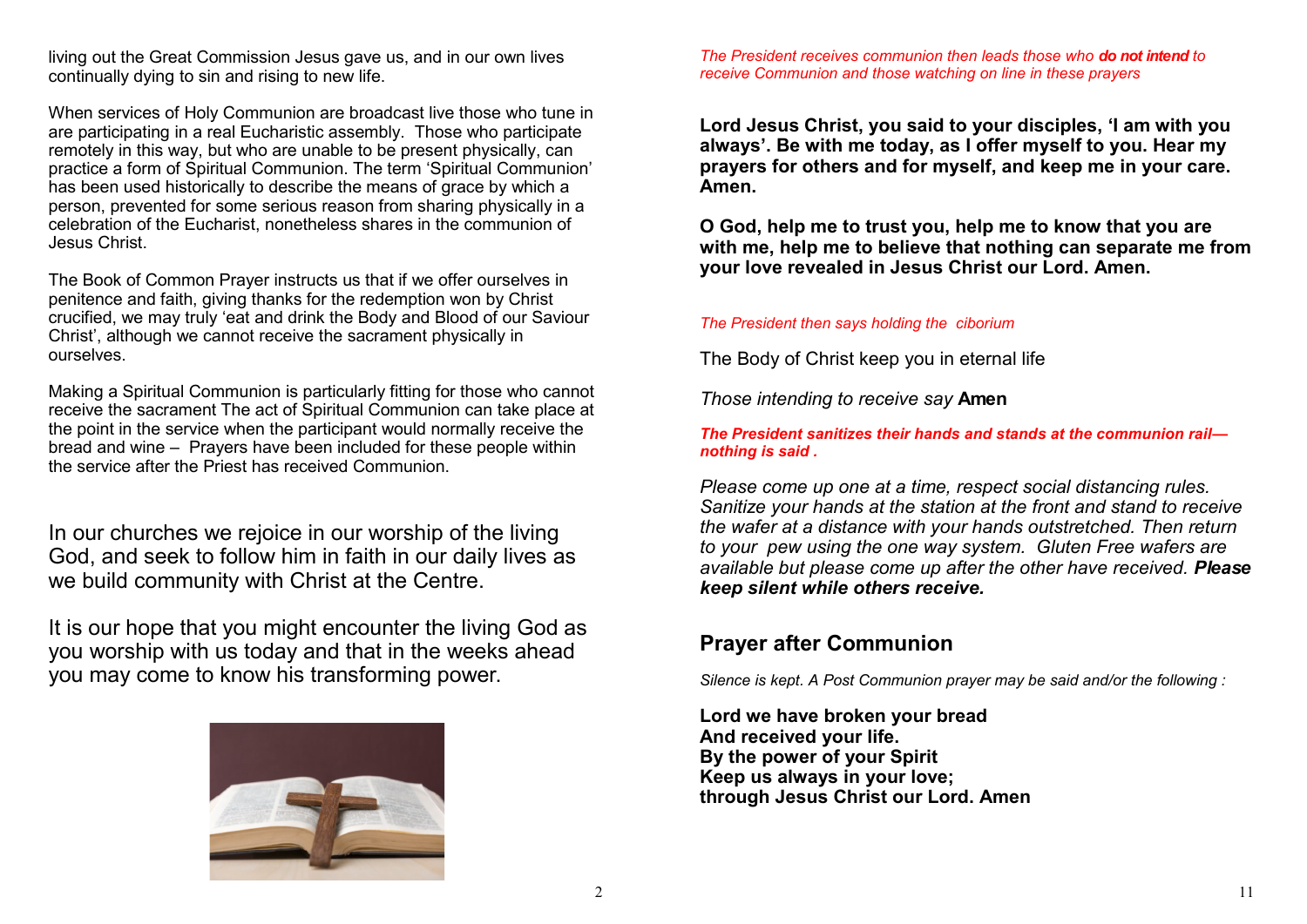**as we forgive those who sin against us. Lead us not into temptation but deliver us from evil. For the kingdom, the power, and the glory are yours now and for ever. Amen.**

### **Breaking of the Bread**

We break this bread to share in the body of Christ.

**Though we are many, we are one body, because we all share in one bread.**

#### *The Agnus Dei may be said*

**Lamb of God, you take away the sin of the world, have mercy on us.**

**Lamb of God, you take away the sin of the world, have mercy on us.**

**Lamb of God, you take away the sin of the world, grant us peace.**

#### *The President holds up the chalice and Priest 's wafer and says:*

God 's holy gifts for God 's holy people. **Jesus Christ is holy, Jesus Christ is Lord, to the glory of God the Father.**

# **The Service**

### **Greeting**

Welcome in the name of Christ. God 's grace, mercy and peace be with you **and also with you.**

### **Prayer of preparation**

#### *Either:*

Lord, speak to us **that we may hear your word.** Move among us **that we may behold your glory.** Receive our prayers **that we may learn to trust you. Amen.**

#### *Or:*

Be with us, Spirit of God; **nothing can separate us from your love.** Breathe on us, breath of God; **fill us with your saving power.** Speak in us, wisdom of God; **bring strength, healing and peace.**

*Silence is kept.*

The Lord is here. **His Spirit is with us.**

### **Prayers of penitence**

Our Lord Jesus Christ said: The first commandment is this: 'Hear, O Israel, the Lord our God is the only Lord. You shall love the Lord your God with all your heart, with all your soul, with all your mind, and with all your strength.'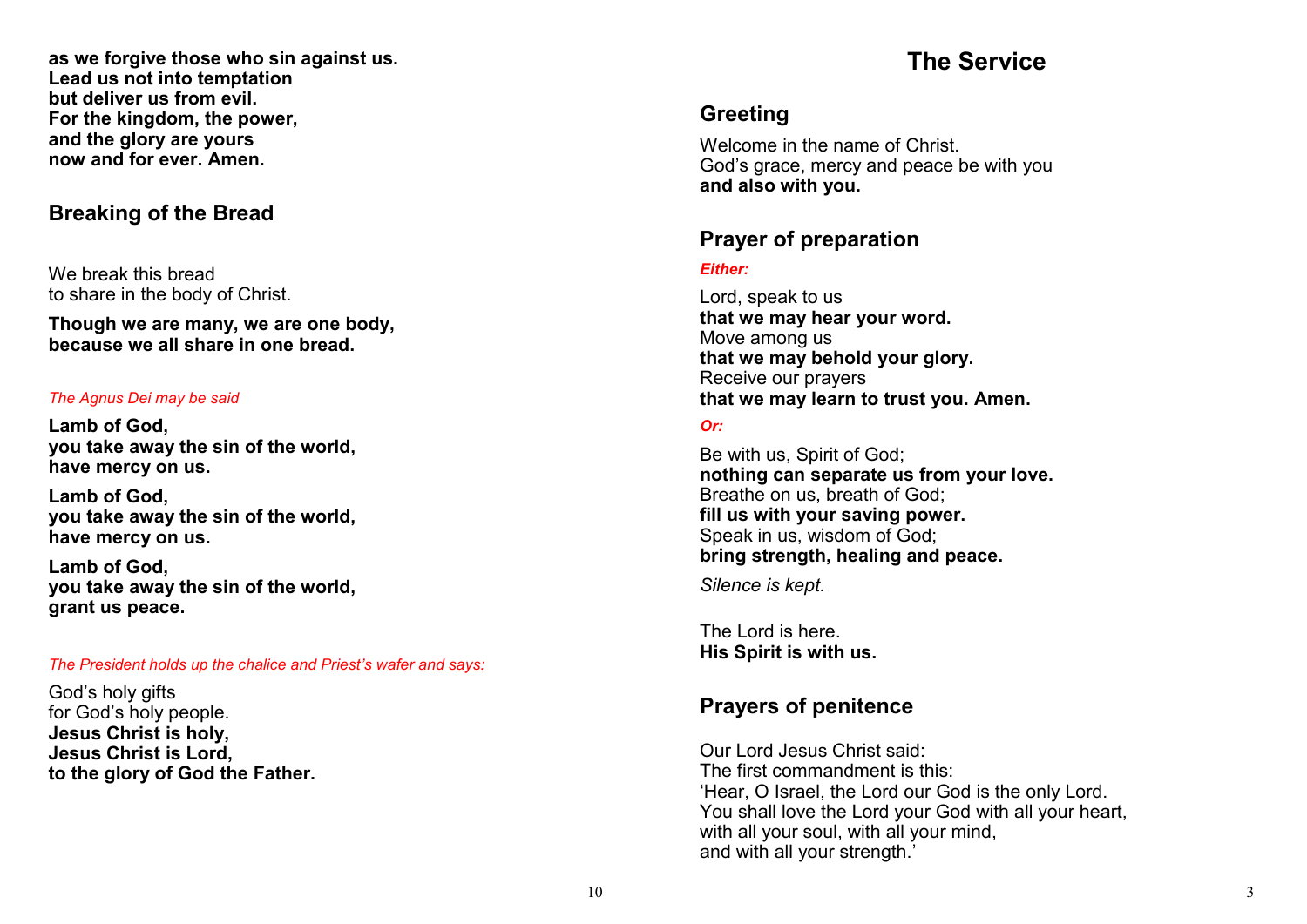The second is this: 'Love your neighbour as yourself.' There is no other commandment greater than these. On these two commandments hang all the law and the prophets. **Amen. Lord, have mercy.**

What God has prepared for those who love him, he has revealed to us through the Spirit; for the Spirit searches everything. Therefore, let us in penitence open our heart to the Lord, who has prepared good things for those who love him.

*Silence is kept as we bring to mind anything that is preventing us from being closer to God*

Let us return to the Lord our God and say to him:

**Father, we have sinned against heaven and against you.**

**We are not worthy to be called your children.**

**We turn to you again.** 

**Have mercy on us, bring us back to yourself as those who once were dead but now have life through Christ our Lord. Amen.**

May the God of love bring *us* back to himself, forgive *us our* sins, and assure *us* of his eternal love in Jesus Christ our Lord. **Amen.**

**Gloria** *We stand for the Gloria*

**Glory to God in the highest, and peace to his people on earth.**

**Lord God, heavenly King, almighty God and Father, we worship you, we give you thanks, we praise you for your glory.**

he took bread, and gave you thanks; he broke it and gave it to them, saying: Take, eat; this is my body which is given for you; do this in remembrance of me. **Father, we do this in remembrance of him: his body is the bread of life.**

At the end of supper, taking the cup of wine, he gave you thanks, and said: Drink this, all of you; this is my blood of the new covenant, which is shed for you for the forgiveness of sins; do this in remembrance of me. **Father, we do this in remembrance of him: his blood is shed for all.**

As we proclaim his death and celebrate his rising in glory, send your Holy Spirit that this bread and this wine may be to us the body and blood of your dear Son. **As we eat and drink these holy gifts make us one in Christ, our risen Lord.**

With your whole Church throughout the world we offer you this sacrifice of praise and lift our voice to join the eternal song of heaven saying:

**Holy, holy, holy Lord, God of power and might, heaven and earth are full of your glory. Hosanna in the highest. Blessed is he who comes in the name of the Lord. Hosanna in the highest.**

As our Saviour taught us, so we pray:

**Our Father in heaven, hallowed be your name, your kingdom come, your will be done, on earth as in heaven. Give us today our daily bread. Forgive us our sins**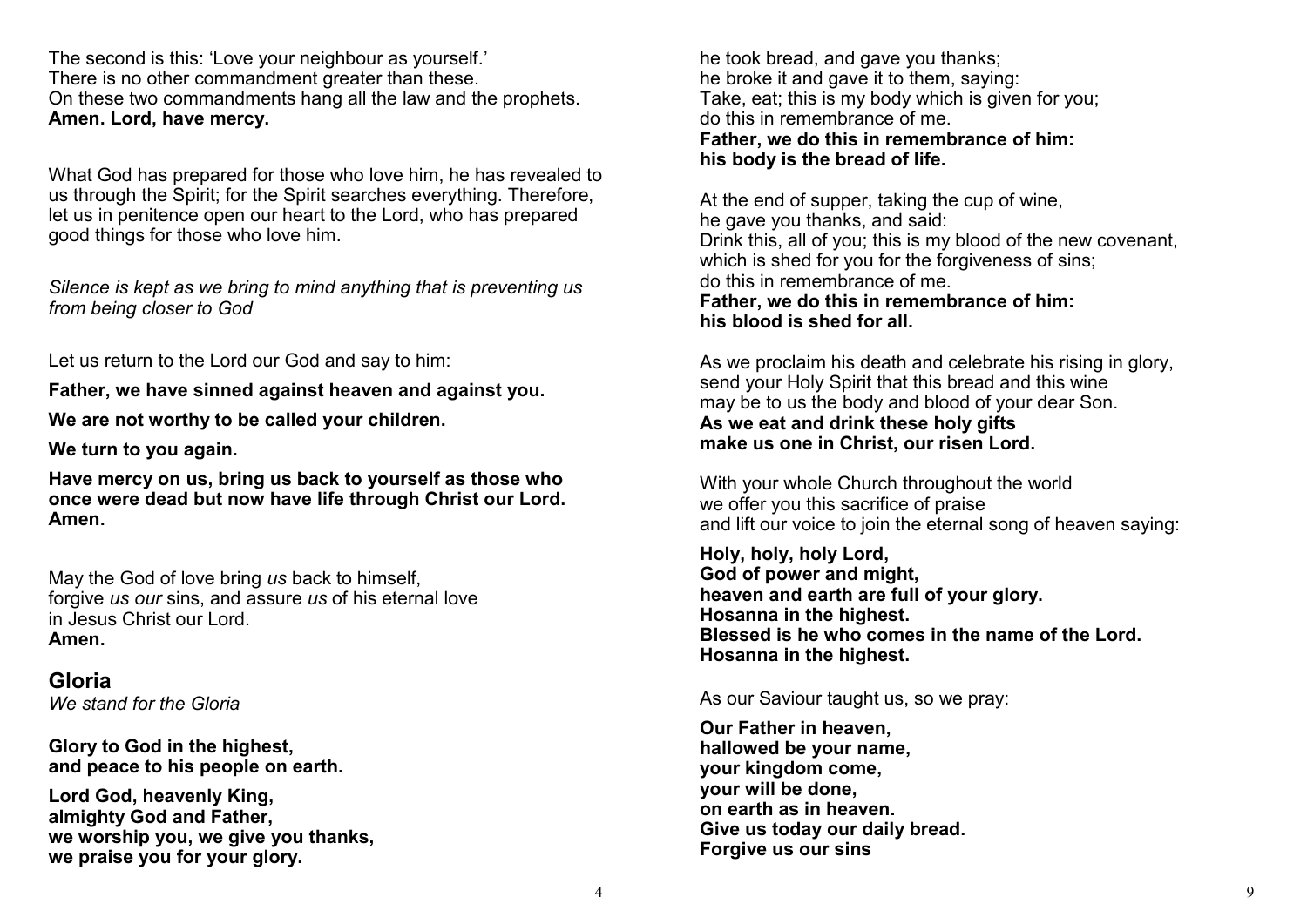# **The Peace**

God has called us to live in peace.

The peace of the Lord be always with you **and also with you and each other.**

## **Preparation of the table**

Pour upon the poverty of our love, and the weakness of our praise, the transforming fire of your presence. **Amen**

# **The Eucharistic Prayer**

The Lord is here. **His Spirit is with us.**

Lift up your hearts. **We lift them to the Lord.**



It is right to praise you, Father, Lord of all creation; in your love you made us for yourself. When we turned away you did not reject us, but came to meet us in your Son. **You embraced us as your children and welcomed us to sit and eat with you.**

In Christ you shared our life that we might live in him and he in us. **He opened his arms of love upon the cross and made for all the perfect sacrifice for sin.** On the night he was betrayed, at supper with his friends



**Lord Jesus Christ, only Son of the Father, Lord God, Lamb of God, you take away the sin of the world: have mercy on us; you are seated at the right hand of the Father: receive our prayer.**

**For you alone are the Holy One, you alone are the Lord, you alone are the Most High, Jesus Christ, with the Holy Spirit, in the glory of God the Father. Amen.**

### **The Collect**

*The President introduces a time of silent prayer and then says the Collect*

### **The Liturgy of the Word**

*Please sit*

# **The First Reading**

*At the end of the Old Testament or Epistle readings this response is used:*

This is the word of the Lord.

**Thanks be to God.**

*Please stand for the Gospel reading*

### **Gospel Reading**

Alleluia, alleluia. Come, Holy Spirit, fill the hearts of your faithful people and kindle in them the fire of your love. **Alleluia.**

Hear the Gospel of our Lord Jesus Christ according to *N*

**Glory to you, O Lord**